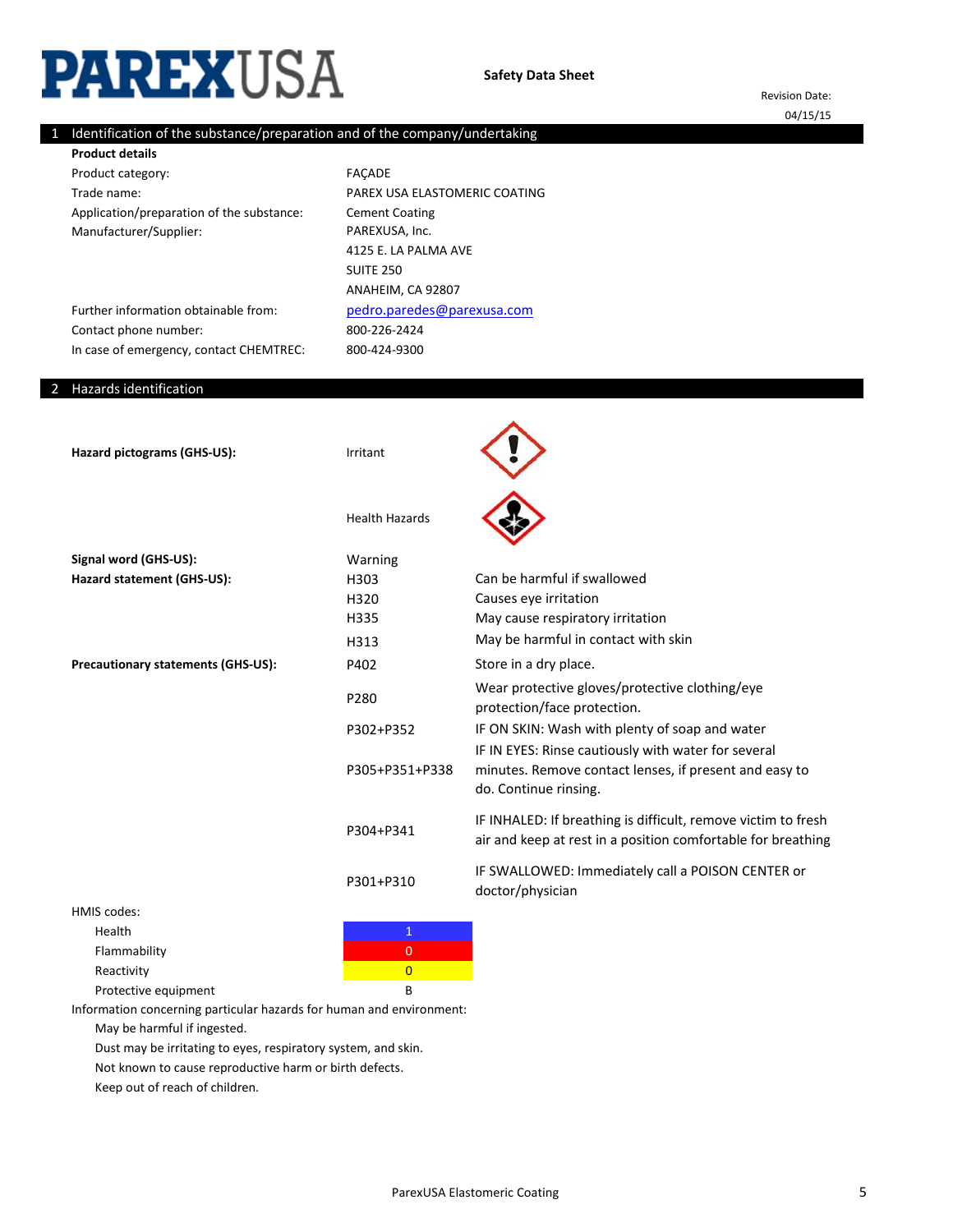#### 3 Composition/information on ingredients

**Chemical characterization**

| Dangerous components:   |                   |                                       |                            |
|-------------------------|-------------------|---------------------------------------|----------------------------|
| CAS#                    | Name              | Exposure Limit                        |                            |
| 1317-65-3               | Calcium Carbonate | OSHA TW (Respirable dust)             | 5 mg/m <sup>3</sup>        |
|                         |                   | <b>OSHA TWA (total)</b>               | 15 mg/m $3$                |
|                         | Titanium Dioxide  | ACGIH TLV 10mg/m <sup>3</sup> (total) | <b>OSHA PEL</b>            |
| 013463-67-7             |                   | OSHA PEL (total)                      | 15 mg/m <sup>3</sup>       |
|                         | Nuisance Dust     | <b>ACGIH TLV (Respirable)</b>         | 3mg/m <sup>3</sup> (Total) |
|                         |                   |                                       | 5 mg/m <sup>3</sup> (Resp) |
| Additional information: | n/a               |                                       |                            |

Additional information:

| 4 | First aid measures   |                                                                                                                                                      |
|---|----------------------|------------------------------------------------------------------------------------------------------------------------------------------------------|
|   | General information: | n/a                                                                                                                                                  |
|   | After inhalation:    | Remove to fresh air. If not breathing, give artificial respiration. If having difficulty<br>breathing, give oxygen. Get immediate medical attention. |
|   | After skin contact:  | Wash affected area thoroughly with soap and water. Remove contaminated clothes<br>and launder before re-use.                                         |
|   | After eye contact:   | Immediately flush eyes with plenty of water for at least 15 minutes. Get medical<br>attention.                                                       |
|   | After swallowing:    | Do not induce vomiting. Get medical attention immediately.                                                                                           |

| Fire-fighting measures                 |                                                                                                                                                                                                                                                                        |
|----------------------------------------|------------------------------------------------------------------------------------------------------------------------------------------------------------------------------------------------------------------------------------------------------------------------|
| General information:                   | Water- based product.                                                                                                                                                                                                                                                  |
| Flash point:                           | n/a                                                                                                                                                                                                                                                                    |
| Suitable extinguishing agents:         | For the dried product, use carbon dioxide, dry chemical, or alcohol foam.                                                                                                                                                                                              |
| Hazardous combustion products:         | Incomplete combustion of dried product can yield low molecular weight hydrocarbons,<br>carbon monoxide, and carbon dioxide.                                                                                                                                            |
| Protective equipment:                  | n/a                                                                                                                                                                                                                                                                    |
| Firefighting instructions:             | Respiratory equipment should be worn to avoid inhalation of combustion products.<br>Water should not be used except as fog to keep nearby containers cool. Water may be<br>used to cool closed containers to prevent pressure build-up and exposed to extreme<br>heat. |
| Accidental release measures            |                                                                                                                                                                                                                                                                        |
| Measures for environmental protection: | Keep spilled products out of sewers, streams, and water systems.                                                                                                                                                                                                       |
| Measures for cleaning/collecting:      | For dry material, collect by sweeping and scooping. Transfer collected material to a<br>container, being careful to minimize creation of dust. For wet material, scoop material<br>up and transfer to an open container. Allow material to dry before disposal.        |
| Additional information:                | See section 13 and section 15 for specific regulatory information concerning this<br>product.                                                                                                                                                                          |

#### 7 Handling and storage

Handling:

Wear appropriate protective equipment when working with this product. Promptly remove dusty clothing, or clothing wet with product mix, and launder before re-using. Wash thoroughly after exposure to product mixtures. Keep out of reach of children.

Storage:

Store in a dry location. Atmospheric temperatures and pressures do not affect the shelf life of this product.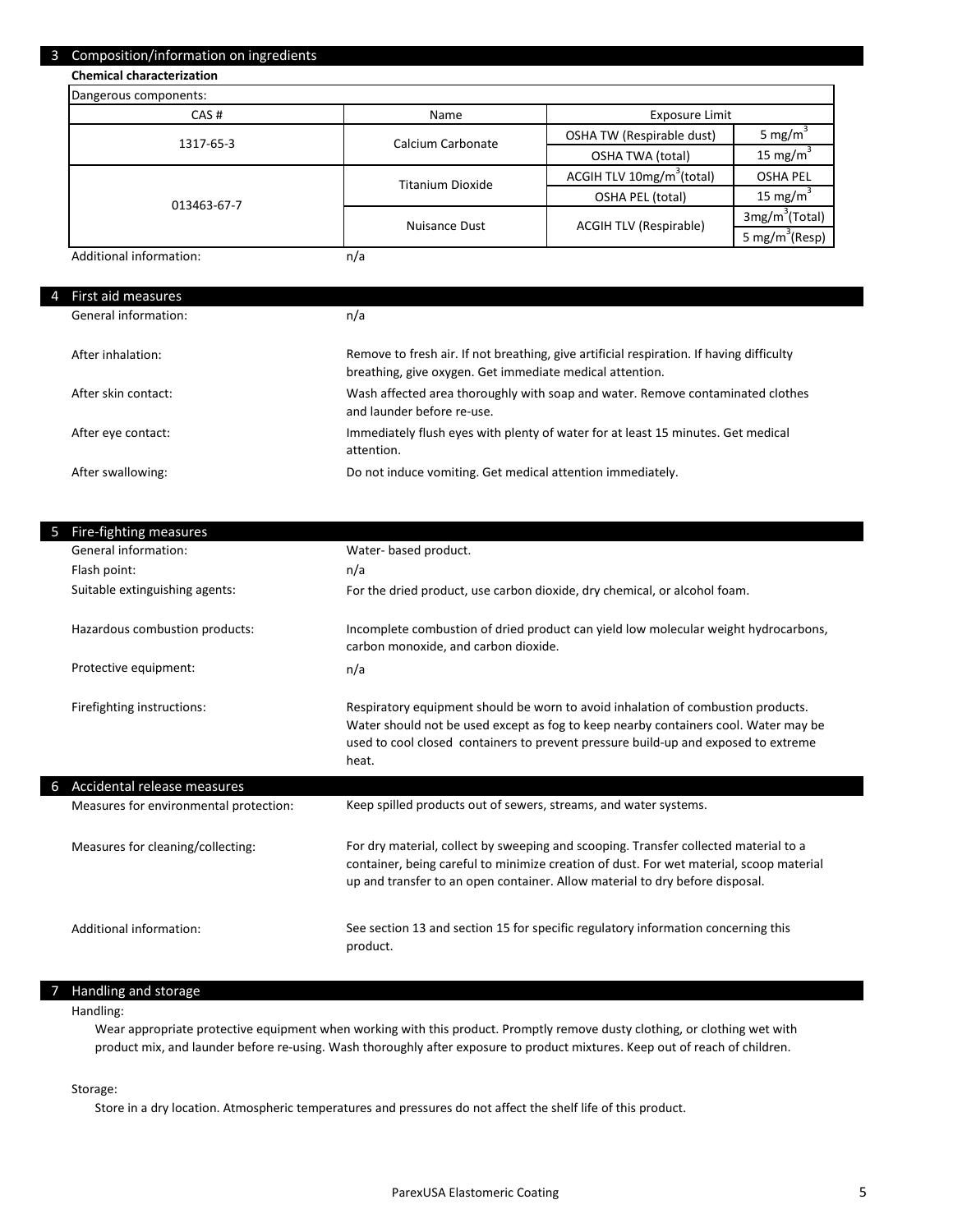#### 8 Exposure controls/personal protection

Additional information about design of technical facilities: n/a

| Ingredients with limit values that require monitoring at the workplace: |                         |                                       |                            |
|-------------------------------------------------------------------------|-------------------------|---------------------------------------|----------------------------|
| CAS#                                                                    | Name<br>Exposure Limit  |                                       |                            |
| 1317-65-3                                                               | Calcium carbonate       | OSHA TW (Respirable dust)             | 5 mg/m <sup>3</sup>        |
|                                                                         |                         | OSHA TWA (total)                      | 15 mg/m <sup>3</sup>       |
|                                                                         | <b>Titanium Dioxide</b> | ACGIH TLV 10mg/m <sup>3</sup> (total) | <b>OSHA PEL</b>            |
| 013463-67-7                                                             |                         | OSHA PEL (total)                      | 15 mg/m <sup>3</sup>       |
|                                                                         | Nuisance Dust           | <b>ACGIH TLV (Respirable)</b>         | 3mg/m <sup>3</sup> (Total) |
|                                                                         |                         |                                       | 5 mg/m <sup>3</sup> (Resp) |

WARNING! If you scrape, sand, or remove old paint, you may release lead dust. LEAD IS TOXIC. EXPOSURE TO LEAD DUST CAN CAUSE SERIOUS ILLNESS, SUCH AS BRAIN DAMAGE , ESPECIALLY IN CHILDREN. PREGNANT WOMEN SHOULD ALSO AVOID EXPOSURE. Wear a NIOSH-approved respirator to control lead exposure. Clean up carefully with a HEPA vacuum and a wet mop. Before you start, find how low to protect yourself and your family by contacting the National Lead Hotline at 1800-424-LEAD or log onto www.epa.gov/lead

| Additional information:           | The lists valid during the making were used as a basis.                                                                                                                                                     |
|-----------------------------------|-------------------------------------------------------------------------------------------------------------------------------------------------------------------------------------------------------------|
| Personal protective equipment:    |                                                                                                                                                                                                             |
| ventilation                       | Use local exhaust. General exhaust acceptable if the exposure to materials above is<br>maintained below applicable exposure limits. Refer to OSHA Standards 1910.94,<br>1910.107, and 1910.108.             |
| respiratory protection            | If personal exposure cannot or may not be controlled below applicable limits by<br>ventilation, wear properly fitted respirator approved by NIOSH/MSHA for protection<br>against materials described above. |
| eye protection<br>skin protection | Wear safety glasses to reduce the potential for eye contact.<br>Prevent prolonged or repeated contact by using rubber gloves and appropriate<br>protective clothing.                                        |

#### 9 Physical and chemical properties

| General information:                  |                      |  |
|---------------------------------------|----------------------|--|
| form                                  | Fluid                |  |
| color                                 | White and or Colored |  |
| odor                                  | Mild ammonia         |  |
| pH                                    | $8.0 - 10.0$         |  |
| Change in condition:                  |                      |  |
| melting point/melting point range     | 32'F                 |  |
| boiling point/boiling point range     | 190-212'F            |  |
| evaporation rate:                     | Slower than ether    |  |
| vapor density:                        | Heavier than air     |  |
| Specific gravity:                     | 1.43                 |  |
| Solubility in/Miscibility with water: | dispersible          |  |
| Density at 20°C:                      | 11.94 lb/gal         |  |
| VOC:                                  | 7 g/L (0.0619lb/gal) |  |

#### 10 Stability and reactivity

| Conditions to be avoided:         | None known     |
|-----------------------------------|----------------|
| Chemical stability:               | Stable         |
| Materials to be avoided:          | None known     |
| Hazardous polymerization:         | Will not occur |
| Dangerous decomposition products: |                |

Will not spontaneously occur. By Fire- low molecular weight hydrocarbons, carbon dioxide and monoxide.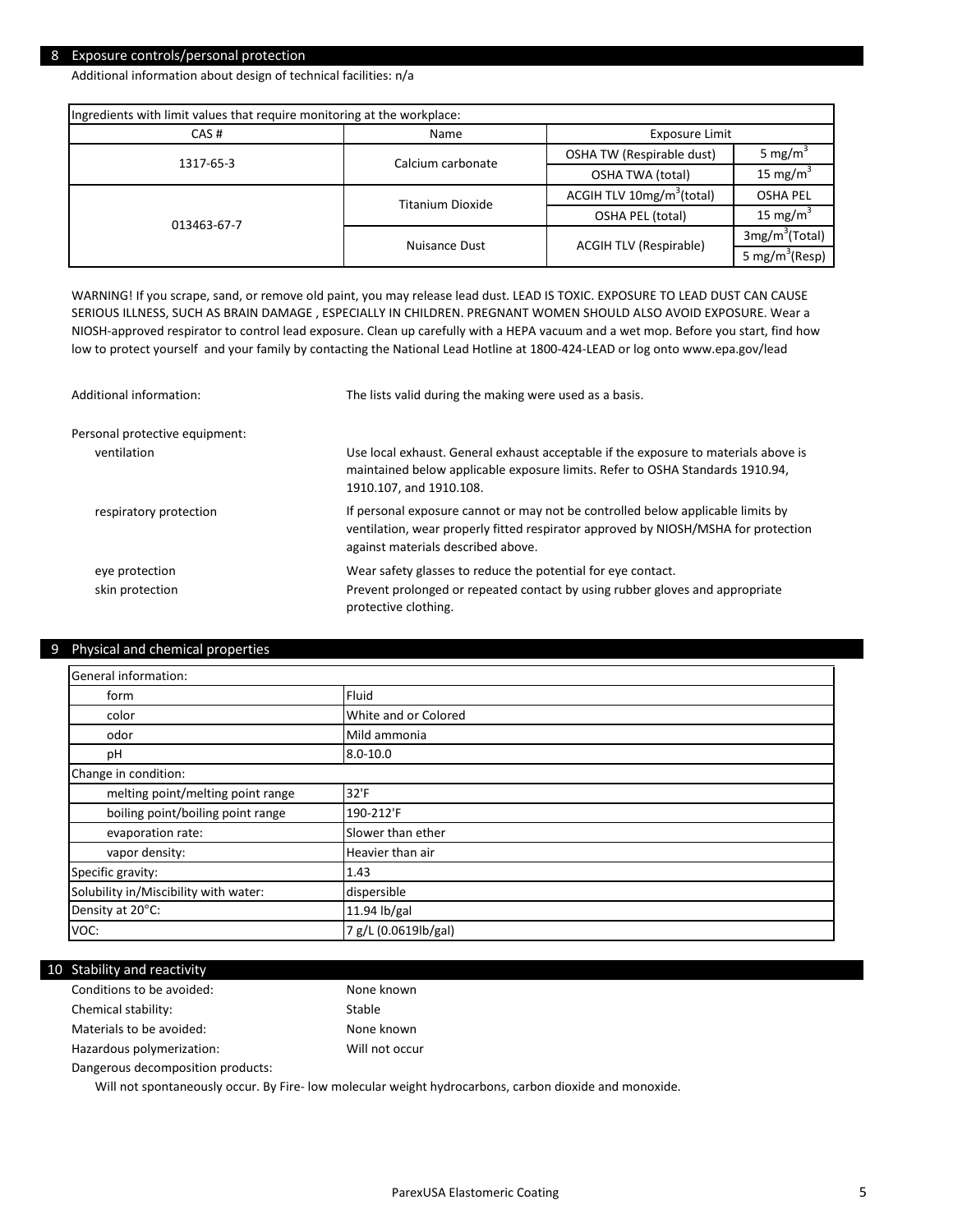### 11 Toxicological information

| Acute toxicity:                           |                                                                                                                                                                                                                                                                                                                                                                                                                                                                                                                                              |
|-------------------------------------------|----------------------------------------------------------------------------------------------------------------------------------------------------------------------------------------------------------------------------------------------------------------------------------------------------------------------------------------------------------------------------------------------------------------------------------------------------------------------------------------------------------------------------------------------|
| crystalline silica (quartz, cristobalite) | Considered a known human carcinogen by Federal (OSHA) and advising health agencies<br>(IARC, NIOSH, and NTP). Additionally, crystalline silica can cause a lung condition<br>known as silicosis after long term exposure to dusts containing crystalline silica.<br>Exposure of workers to crystalline silica containing dusts is specifically regulated by<br>OSHA. The use of a correctly fitted, NIOSH approved respirator suitable for use against<br>crystalline silica inhalation is essential for minimizing exposure to this danger. |
| mineral dusts                             | Some items mentioned in Section 8 are considered mineral dusts by OSHA and a<br>correctly fitted, NIOSH approved respirator is required when working with this product.                                                                                                                                                                                                                                                                                                                                                                      |
| titanium dioxide                          | is considered a suspected carcinogen by advising health agencies. There is one animal<br>study where titanium dioxide exposure caused lung cancer in rats. However, the level<br>of exposure during the test was far in excess of what would be experienced by workers<br>during use of this product. However, care should be exercised and the use of a<br>correctly fitted NIOSH approved respirator should be used when working with this<br>product.                                                                                     |
| Primary irritant effect:                  |                                                                                                                                                                                                                                                                                                                                                                                                                                                                                                                                              |
| on the skin                               | Exposure of skin to wet product may cause chemical burns. Symptoms of exposure may<br>take several hours to manifest.                                                                                                                                                                                                                                                                                                                                                                                                                        |
| on the eye                                | Exposure of eyes to wet product may cause chemical burns and blindness. Exposure to<br>airborne dust can cause immediate or delayed irritation or inflammation.                                                                                                                                                                                                                                                                                                                                                                              |
| through ingestion                         | May be harmful if ingested.                                                                                                                                                                                                                                                                                                                                                                                                                                                                                                                  |
| through inhalation                        | Dust generated during handling this product may cause irritation to the respiratory<br>tract.                                                                                                                                                                                                                                                                                                                                                                                                                                                |
| Additional toxicological information:     | n/a                                                                                                                                                                                                                                                                                                                                                                                                                                                                                                                                          |

## 12 Ecological information

| Elimination (persistence and degradability): | n/a |
|----------------------------------------------|-----|
| Behavior in environmental systems:           | n/a |
| Mobility and bioaccumulation potential:      | n/a |
| General notes:                               | n/a |

| 13 | Disposal considerations              |                                                                                                                                                                   |
|----|--------------------------------------|-------------------------------------------------------------------------------------------------------------------------------------------------------------------|
|    | Product recommendation:              | This product must be disposed of in accordance with applicable local, state and federal<br>regulations. Where possible, it is best to use up any excess material. |
|    | Uncleansed packaging recommendation: | Disposal must be made according to official regulations.                                                                                                          |
|    | 14 Transport information             |                                                                                                                                                                   |
|    | Land transport USDOT                 | Not classified as a dangerous good under transport regulations                                                                                                    |
|    | Sea transport IMDG                   | Not classified as a dangerous good under transport regulations                                                                                                    |
|    | Air transport IATA/ICAO              | Not classified as a dangerous good under transport regulations                                                                                                    |